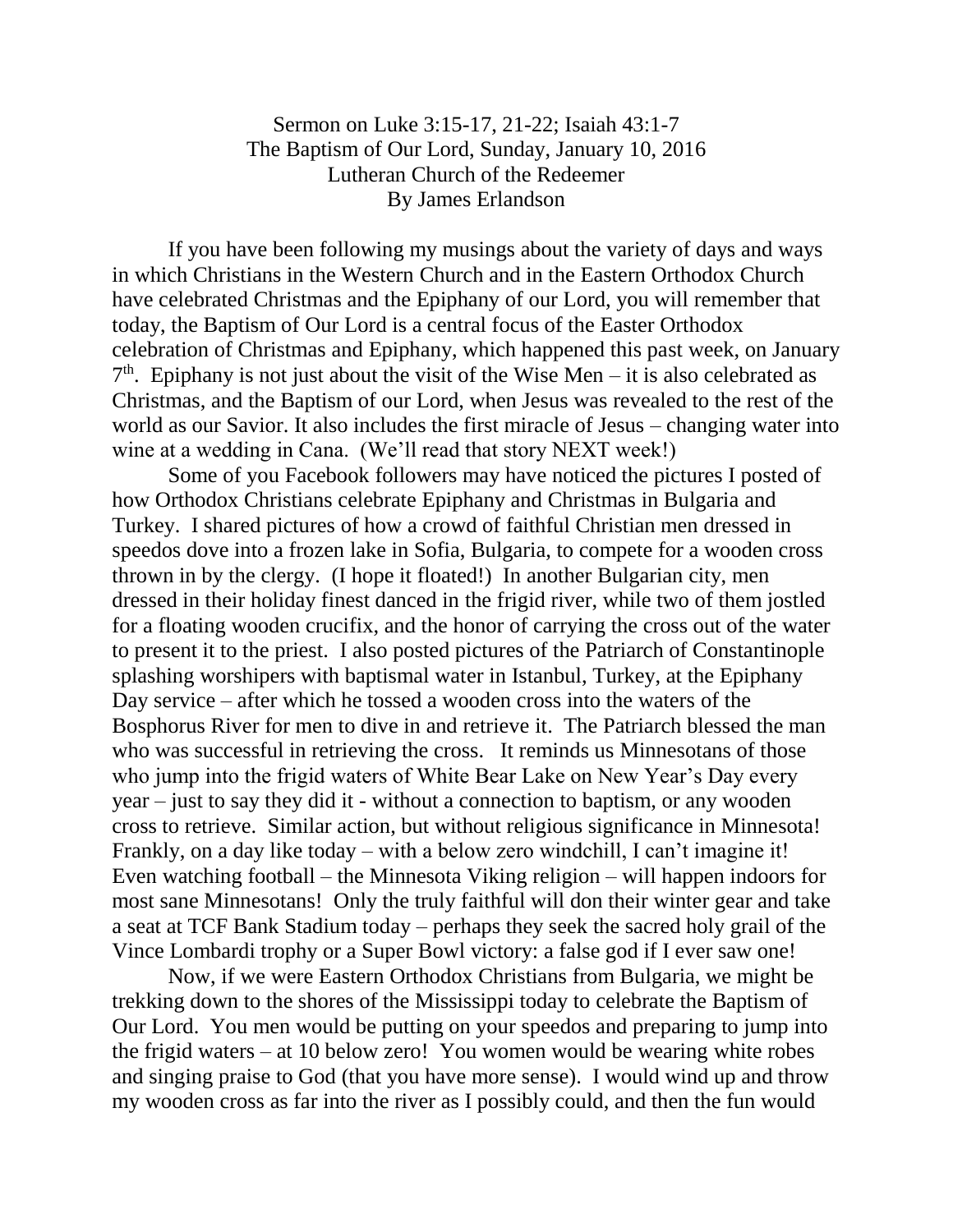begin. But - we are Lutherans, from the far north, and we don't do such things in Minnesota. Fortunately for us all, because it is FAR TOO COLD out there!

Instead, today we opened worship with our Thanksgiving for Baptism – inviting you to feel and touch the water of baptism from Redeemer's font in the comfort of a heated sanctuary. I hope you felt the splash of the holy waters on your face, to remind you that baptism is not just a warm washing of your forehead, as it may have been when you were baptized in some Lutheran church somewhere in this United States. For some, baptism has been an immersion into the cold waters of a lake, a river, or a baptistery – not just a symbolic sprinkling. In the early church, some converts were baptized in the catacombs beneath Rome, immersed naked in the water, then raised up out of the water and covered with a clean, white robe to symbolize the new life in Christ begun. Were any of you immersed in the waters of a lake, river, or baptistery for baptism? My wife tells me how she was baptized as a teenager in a water tank, in a refugee camp on the border of Thailand and Cambodia. I was sprinkled as an infant with a few drops of water from a pastor's hand at St. Matthew's Episcopal Church in St. Anthony Park about 25 years before that. Different waters from across the world, but the same effect; we were both baptized, by water and the Word of God's grace.

So there are two main themes for worship today. The first is to celebrate the Baptism of our Lord Jesus, and proclaim his identity as the Beloved Son of God. For when John the Baptist was out there in the wilderness of the Jordan, preaching repentance for the forgiveness of sins and baptizing the crowds who came to him, some wondered if HE were the Messiah. John said no – there was someone coming who was greater than him. It was Jesus – and when Jesus had been baptized and was praying, the gospel says that *"the heaven was opened, and the Holy Spirit descended upon him in bodily form like a dove. And a voice came from heaven,'You are my Son, the Beloved; with you I am well pleased.'"* God broke through the barrier of the heavens, broke open the clouds, to shine down on humankind, focusing on the One whom God sent to save us all from sin and death. So if there was any doubt, on this day Jesus is revealed to the nations of this world as the Messiah, the Son of God, the Savior who brings us life!

The second theme for this day is to connect our baptism to his. For we, too, have been baptized, in the name of the Father, Son and Holy Spirit, and thus you and I receive our identity as "beloved children of God". Now, this theme is not expressly said in the gospel lesson – but it becomes clear as you and I read through the gospels, and hear Jesus' promises to us. Throughout the scriptures we hear of God's love for all the creatures God has made, and the compassion God has for all who call upon the Lord. Jesus makes good on this promise by giving his life so that you and I and the whole world will have life.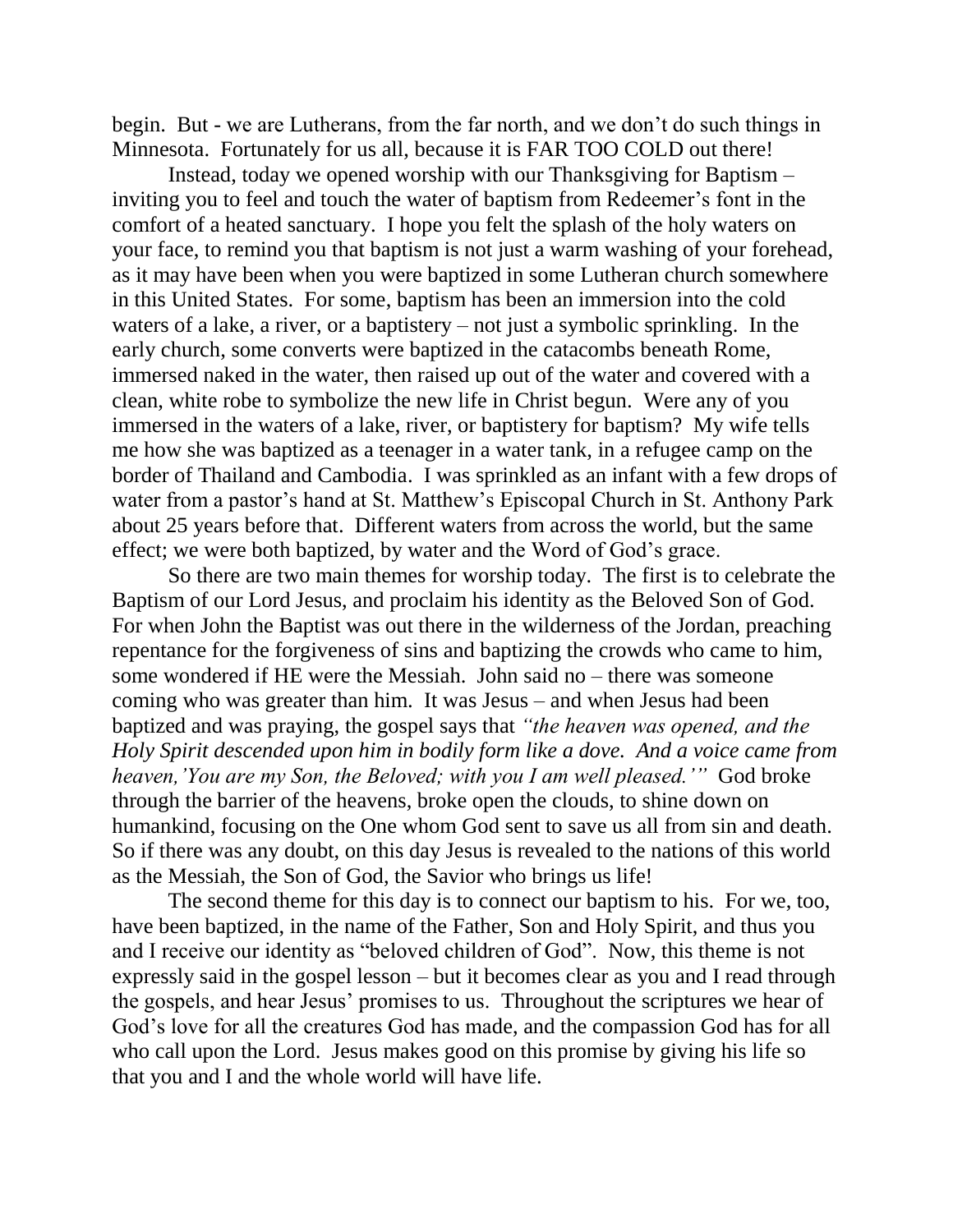This is abundantly clear in the first lesson from the prophet Isaiah. The words are directed to people of Israel who had been living exile in Babylon, whom God has promised to bring home. Isaiah says that they no longer have to live in fear, because the one who made them, who created and formed them, is bringing them home – redeeming them from their enemies. This was something surprising to declare to people who had no standing in the world, who were slaves in Babylon for generations – for all the evidence served to show that they were nothing at all!

Isaiah relayed this promise from God to these lowly exiles in a foreign land: *"Thus says the Lord…'Do not fear, for I have redeemed you; I have called you by name, you are mine. When you pass through the waters, I will be with you; and through the rivers, they shall not overwhelm you; when you walk through fire you shall not be burned, and the flame shall not consume you…Because you are precious in my sight, and honored, and I love you…'"*

In baptism, this is the promise you and I also receive, out of love, directly from our Creator. Children of God: God's love is so great for you that God has not withheld God's only Son in order to give you the promise of life. It's a love so deep and wide that it includes you, me, and all the people of this world – but it certainly does include you (first person singular, direct address!). It's God's promise to always be faithful, to always be with you, no matter what happens, no matter what you do or do not do, even if you and I abandon God, our Lord will never abandon us! This is the gospel truth – it is the good news of God!

Today we repeat these words as we celebrate the Epiphany of the Baptism of Our Lord, and remember our own baptisms – a short time, or a long time ago. It comes with an image of the heavens opening up, and the spirit of God shining through upon Jesus – and on us. God breaks through whatever barriers exist to place God's loving eyes upon us, and bless us with the promise of God's love. It breaks through all those human barriers of sin and death, prejudice, race or class, gender or age, poverty or wealth. It comes in a promise first made to slaves and exiles in Babylon, and now it comes to you and me: a promise to bring us all home.

The most moving times that I have ever read these verses from Isaiah are the times when a faithful child of God is dying. This passage from Isaiah is one of those chosen for ministry at the time of death, when life-sustaining care is removed and a family is gathered. It is read so that the faithful will hear once again the promise of the Creator, to always be there – through the waters, and through the fire – to hear the words: *"I have called you by name, you are mine…I love you,"*  from the very mouth of the Lord. May you and I always keep these words in our hearts, that they will sustain us in faith from birth to death, from the day we are baptized to the moment we take our last breath.